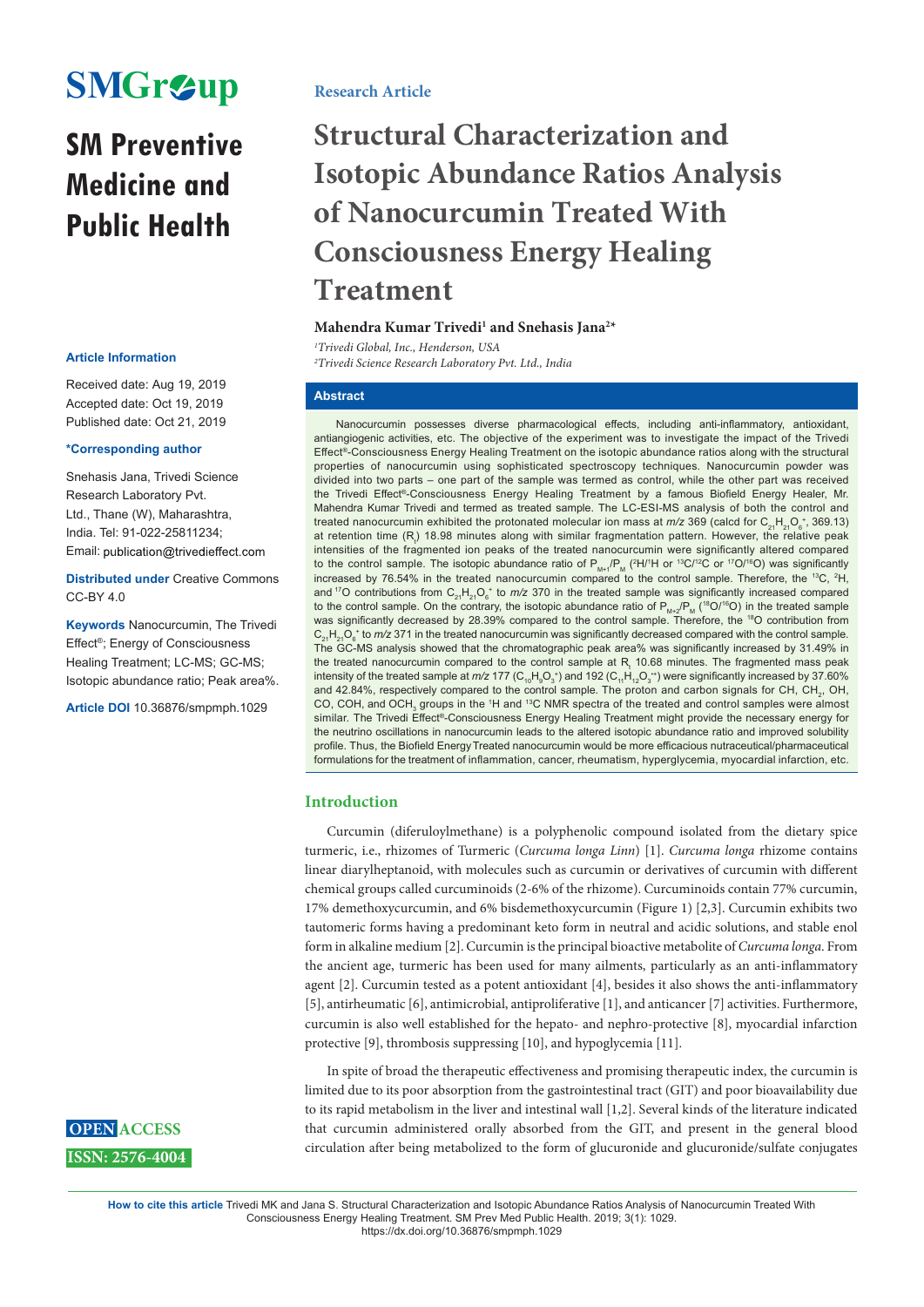[1,2,12,13]. Nanocurcumin is a modified form of curcumin where the particles of curcumin are transformed into nanoparticles that are practically more soluble and deliverable in the body. These curcumin nanoparticles have been shown to be more targeted to the tissue of interest that leads to better drug delivery and faster treatment without any wastage or side effects. To improve the bioavailability of curcumin, numerous approaches have been undertaken. Numerously published literature indicated that the Trivedi Effect\*-Consciousness Energy Healing Treatment has the impact on the various properties of drug substances that would be helpful in the modification of physicochemical, spectral, and thermal properties of pharmaceutical/ nutraceutical compounds [14-17]. Biofield Energy is a unique paradimensional electromagnetic field exists in the human body, resulting in the continuous emission of energy from the body, which can freely flow between the human and environment [18,19]. Different religions, have recognized a living force that preserves and inhabits every living organism and believed to co-relate with the soul, spirit, and mind since from the ancient times. Scientifically, this hypothetical vital living force has been evaluated and is considered as Bioenergetics Field. There are several types of Biofield Energy Healing Therapies that are known for their significant positive impacts on various disease [20]. The Biofield Energy Healers have the ability to harness the energy from the "Universal Energy Field" and can transmit this energy into any living or non-living object(s), which respond to meaningful way, and the process is called Biofield Energy Healing Treatment. Such type of energy therapies are recommended by the National Institute of Health/National Center for Complementary and Alternative Medicine (NIH/NCCAM), and they included them under the Complementary and Alternative Medicine (CAM) due to their several advantages [21].

In recent years the Trivedi Effect'-Biofield Energy Treatment have been scientifically reported with remarkable and outstanding results in the field of biotechnology [22,23], microbiology [24,25], pharmaceutical/nutraceutical sciences [14-16], medical science [26,27], materials science [28,29], agriculture [30,31], etc. The Trivedi Effect<sup>®</sup> also found to have a remarkable effect of altering the isotopic abundance ratios of various compounds may be through the possible mediation of neutrinos [17,32,33]. Study on the natural stable isotope ratio analysis has wide applications in several fields of sciences to understand the isotope effects resulting from the alterations of the isotopic composition [34-36]. Gas chromatographymass spectrometry (GC-MS) and liquid chromatography-mass spectrometry (LC-MS), are widely used for the analysis of isotope ratio with sufficient precision [35]. Therefore, in this experiment, the LC-MS based isotopic abundance ratio analysis of  $\rm P_{_{M+1}}/\rm P_{_{M}}$  ('H/'H or <sup>13</sup>C/<sup>12</sup>C or <sup>17</sup>O/<sup>16</sup>O) and P<sub>M+2</sub>/P<sub>M</sub> (<sup>18</sup>O/<sup>16</sup>O) samples was performed to evaluate the influence of the Trivedi Effect'-Consciousness Energy Healing Treatment on the isotopic abundance ratio in nanocurcumin. Consequently, the LC-MS, GC-MS, and NMR (Nuclear Magnetic Resonance) techniques were also used to characterize the structural properties of the nanocurcumin.

# **Materials and Methods**

#### **Chemicals and Reagents**

The test sample nanocurcumin (40%) powder was purchased from Sanat Products Ltd., India, and other chemicals also used in the experiment were of analytical grade purchased in India.

# **Consciousness Energy Healing Treatment Strategies**

The test sample nanocurcumin was equally divided into two parts. One part of nanocurcumin was termed as Biofield Energy Treated sample, which received the Consciousness Energy Healing Treatment by a famous Biofield Energy Healer, Mr. Mahendra Kumar Trivedi (USA) remotely under the standard laboratory conditions for 3 minutes. Besides, the other part of nanocurcumin was not received the Trivedi Effect'-Consciousness Energy Healing Treatment denoted as the control sample. But it was treated by a "sham" healer under the similar laboratory conditions, who did not have any knowledge about the Biofield Energy. Consequently, both the nanocurcumin samples were kept in similar sealed conditions and further analyzed by using sophisticated analytical techniques.

#### **Characterization**

# **Liquid Chromatography-Mass Spectrometry (LC-MS) Analysis and Calculation of Isotopic Abundance Ratio**

The LC-MS analysis of both the nanocurcumin samples was carried out with the help of LC-Dionex Ultimate 3000, MS-TSQ Endura (USA) having a photo-diode array (PDA) detector connected with a Thermo Scientific TSQ Endura (USA) triple-stage quadrupole mass spectrometer with heated electrospray ionization (ESI) probe. The separation made in a reversed-phase Zorbax SB-C18 100 × 4.6mm  $\times$  3.5µm column (40°C). The mobile phase was 2mM ammonium formate and 0.5% formic acid in water and acetonitrile at a constant flow rate of 0.6 mL/min. The injection volume was 10µL, and the total run time was 35 min. Chromatographic separation was achieved using gradient condition as follow: 0 min-5% B, 5 min-5% B, 15 min-60% B, 20 min-95% B, 25 min-95% B, 30 min-5% B, and 35 min-5% B. The mass spectrometric analysis was performed under +ve ESI mode.

The natural abundance of the common elements C, O, and H are obtained from the literature [37-40]. The isotopic abundance ratios  $(P_{M+1}/P_{M})$  and  $P_{M+2}/P_{M}$ ) for the control and Biofield Energy Treated nanocurcumin was calculated.

% change in isotopic abundance ratio =  $[(IAR<sub>Trated</sub> - IAR<sub>Cartel</sub>)/$  $IAR<sub>Control</sub>$ ) x 100]



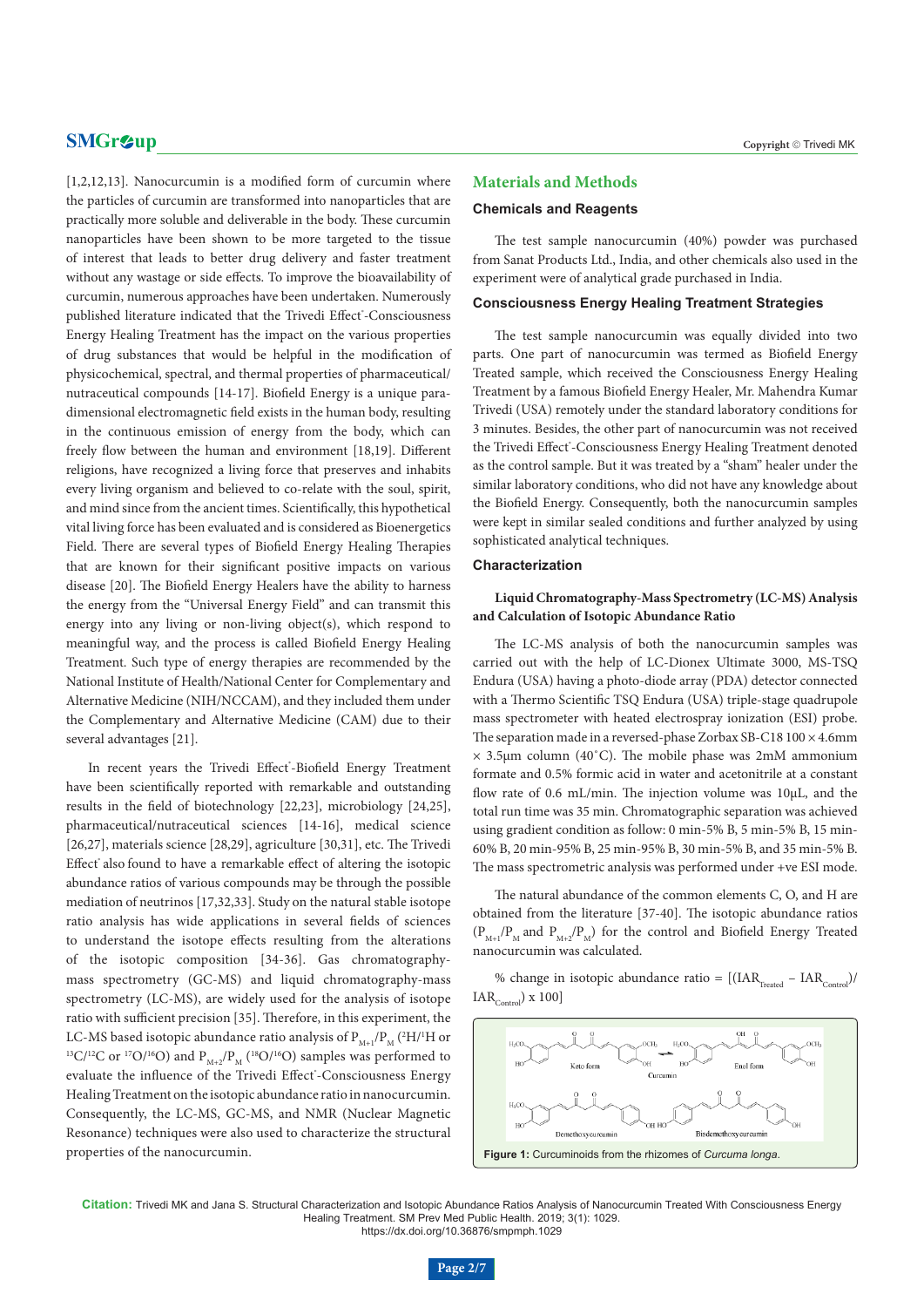**Table 1:** LC-ESI-MS isotopic abundance ratio analysis of control and treated nanocurcumin.

| Parameter                                                                                   | Control sample | <b>Biofield Energy Treated sample</b> |
|---------------------------------------------------------------------------------------------|----------------|---------------------------------------|
| $P_{M}$ at <i>m/z</i> 369 (%)                                                               | 100            | 100                                   |
| $P_{M+1}$ at $m/z$ 370 (%)                                                                  | 19.95          | 35.22                                 |
| $P_{M+1}/P_{M}$                                                                             | 0.1995         | 0.3522                                |
| % Change of isotopic abundance ratio ( $P_{M+1}/P_M$ ) compared to the control nanocurcumin | 76.54          |                                       |
| $P_{M+2}$ at <i>m/z</i> 371 (%)                                                             | 6.41           | 4.59                                  |
| $P_{M+2}/P_{M}$                                                                             | 0.0641         | 0.0459                                |
| % Change of isotopic abundance ratio $(P_{M+2}/P_M)$ compared to the control nanocurcumin   |                | $-28.39$                              |

*PM* = the relative peak intensity of the parent molecular ion M<sup>+</sup>; P<sub>M+1</sub> = the relative peak intensity of the isotopic molecular ion [M+1]<sup>+</sup>, P<sub>M+2</sub> = the relative peak intensity *of the isotopic molecular ion [M+2] +, and M = mass of the parent curcumin molecule.*

**Table 2**: GC-MS chromatographic and mass spectra analysis at R<sub>t</sub> 10.68 minutes of the control  $and$  treated

| Parameters                       | Control sample | Biofield Energy Treated sample | $%$ Change |
|----------------------------------|----------------|--------------------------------|------------|
| Peak area%                       | 18.83          | 24.76                          | 31.49      |
| Mass peak intensity at $m/z$ 177 | 40502.12       | 55730.65                       | 37.60      |
| Mass peak intensity at $m/z$ 192 | 43361.76       | 61938.27                       | 42.84      |

Table 3: : <sup>1</sup>H and <sup>13</sup>C NMR spectroscopic data of the control and treated nanocurcumin. of the control and treated nanocurcumin.t

| Position | <sup>1</sup> H NMR δ (ppm) |                   | <sup>13</sup> C NMR $\delta$ (ppm) |         |
|----------|----------------------------|-------------------|------------------------------------|---------|
|          | Control                    | Treated           | Control                            | Treated |
| 1, 1'    | br, $s(9.64)$              | br, $s(9.64)$     |                                    |         |
| 2, 2'    | s(3.84)                    | s(3.84)           | 55.69                              | 55.68   |
| 3, 3'    | --                         | --                | 149.34                             | 149.34  |
| 4, 4'    | --                         | --                | 147.99                             | 147.97  |
| 5, 5'    | s(7.32)                    | s(7.32)           | 111.33                             | 111.32  |
| 6, 6'    | --                         | --                | 126.32                             | 126.31  |
| 7,7'     | $d(7.15, J = 8)$           | $d(7.15, J = 8)$  | 123.12                             | 123.12  |
| 8,8'     | $d(6.82, J = 8)$           | $d(6.82, J = 8)$  | 115.69                             | 115.68  |
| 9, 9,    | $d(7.54, J = 16)$          | $d(7.55, J = 24)$ | 140.69                             | 140.69  |
| 10, 10'  | $d(6.72, J = 8)$           | $d(6.72, J = 8)$  | 121.08                             | 121.07  |
| 11, 11'  | --                         | --                | 183.20                             | 183.19  |
| 12       | s(6.05)                    | s(6.06)           | 100.82                             | 100.80  |

*br- broad, s- singlet, and d-doublet.*

Where IAR = isotopic abundance ratio in control and treated nanocurcumin.

# **Gas Chromatography-Mass Spectrometry (GC-MS) Analysis**

An Agilent 7890B Gas chromatograph equipped with a silica capillary column (30 m x 0.25mm) (HP-5 MS) and coupled to a quadrupole detector with pre-filter (5977B, USA) was operated with electron impact (EI) ionization in positive/negative mode at 70 eV was used for the analysis. The oven temperature was programmed from 50°C (1 min hold) to 300°C @ 20°C /min to 200°C (10 minutes hold). Temperatures of the injector, detector (FID), auxiliary, ion source, and quadrupole detector were 250,300,280,230, and 150°C. Nanocurcumin was dissolved in methanol, and 1.0µL was splitlessly injected with helium as a carrier gas with a flow rate of 1.5 mL/min.

#### **Nuclear Magnetic Resonance (NMR) Analysis**

1 H NMR spectra of nanocurcumin were recorded at 400 MHz on Agilent-MRDD2 FT-NMR. Chemical shifts (d) were in parts per million (ppm) relative to the solvent's residual proton chemical shift  ${({CD}_3)_2}SO$ ,  $\delta$  = 2.5}. Similarly, <sup>13</sup>C NMR spectra of nanocurcumin were measured at 100 MHz on Agilent-MRDD2 FT-NMR spectrometer at room temperature. Chemical shifts (d) were in parts per million (ppm) relative to the solvent's residual carbon chemical shift { $(CD_3)_2$ SO,  $\delta$  = 39.52}.

# **Results and Discussion**

# **Liquid Chromatography-Mass Spectrometry (LC-MS) Analysis**

The LC-MS chromatograms of both the nanocurcumin samples showed three sharp peaks (Figure 2) at the retention times  $(R<sub>i</sub>)$  of 18.51, 18.74, and 18.98 minutes. The %peak area at  $R_{t}$  18.51, 18.74, and 18.98 minutes was 4.56, 25.68, and 68.44 in control and 4.21, 25.90 68.52 in the Biofield Energy Treated sample, respectively. It indicated that the polarity of the Biofield Energy Treated sample remained close



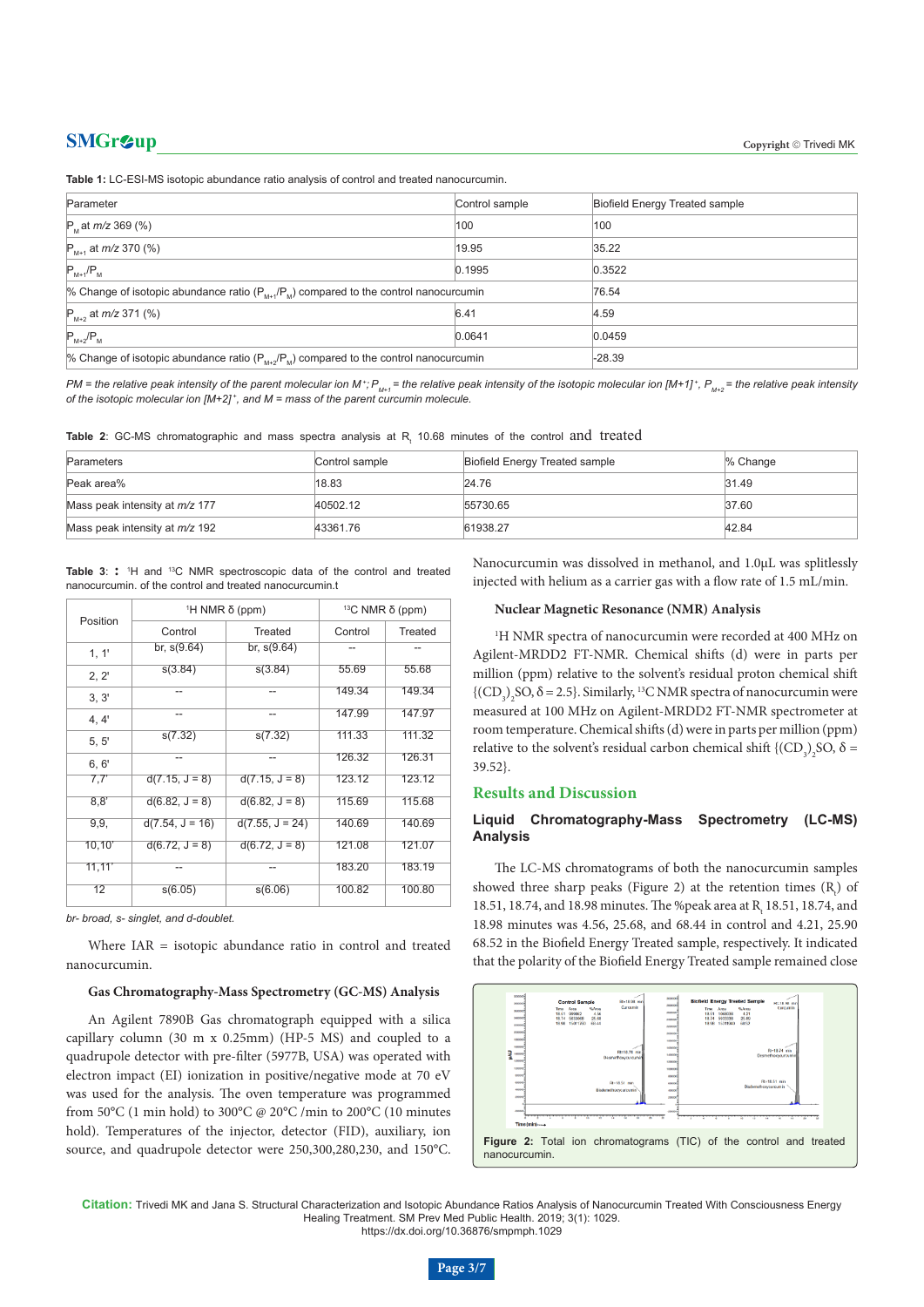











compared with the control nanocurcumin.

The ESI-MS spectra of the control and Biofield Energy Treated samples at  $R_{t}$  of 18.51 minutes exhibited the presence of the molecular mass of bisdemethoxy curcumin adduct with hydrogen ion (Figure 3) at  $m/z$  309 (calcd for  $C_{19}H_{16}O_4^+$ , 309.11). Similarly, at R<sub>t</sub> of 18.74 minutes showed the presence of the molecular mass of demethoxy curcumin adduct with hydrogen ion (Figure 3) at *m/z* 339 (calcd for  $\rm C_{20}H_{19}O_5$  , 339.12). Curcuminoids are the molecules such as curcumin or derivatives of curcumin with different chemical groups that have been formed to increase the solubility of curcumin and make them suitable for drug formulation [1,2].

At the  $\rm R_{t}$  of 18.98 minutes the corresponding molecular mass peak at  $m/z$  369 (calcd for  $C_{21}H_{21}O_6^*$ , 369.13) was found to be curcumin adduct with hydrogen ion (Figures 4 and 5). Other lower mass peak at *m/z* 245 (calcd for  $C_{14}H_{13}O_4^*$ , 245.08 or  $C_{19}H_{17}^*$ , 245.08) and 177 (calcd for  $C_{10}H_{9}O_{3}^{*}$ , 177.05) in the control and Biofield Energy Treated samples were observed (Figures 4 and 5).

The ESI-MS spectra of the control and Biofield Energy Treated nanocurcumin showed almost similar type of mass fragmentation pattern (Figures 4 and 5). The molecular ion peak at *m/z* 369 exhibited 100% relative base peak intensity in both ESI-MS spectra (Figure 4). The relative peak intensities of the other ion peaks in the Trivedi Effect'-Consciousness Energy Healing Treated nanocurcumin were significantly altered compared to the control sample.

# **Isotopic Abundance Ratio Analysis**

The control and Biofield Energy Treated samples of nanocurcumin showed the mass of a protonated molecular ion at  $m/z$  369 ( $\text{C}_{21}\text{H}_{21}\text{O}_6^{\ +}$ ) with 100% relative abundance in the mass spectra. The theoretical calculation of isotopic peak  $P_{M+1}$  for the protonated nanocurcumin presented as below:

 $P(^{13}C) = [(21 \times 1.1\%) \times 100\%$  (the actual size of the M<sup>+</sup> peak)] /  $100\% = 23.1\%$ 

 $P(^{2}H) = [(21 \times 0.015\%) \times 100\%] / 100\% = 0.315\%$ 

 $P({}^{17}O) = [(6 \times 0.04\%) \times 100\%]/100\% = 0.24\%$ 

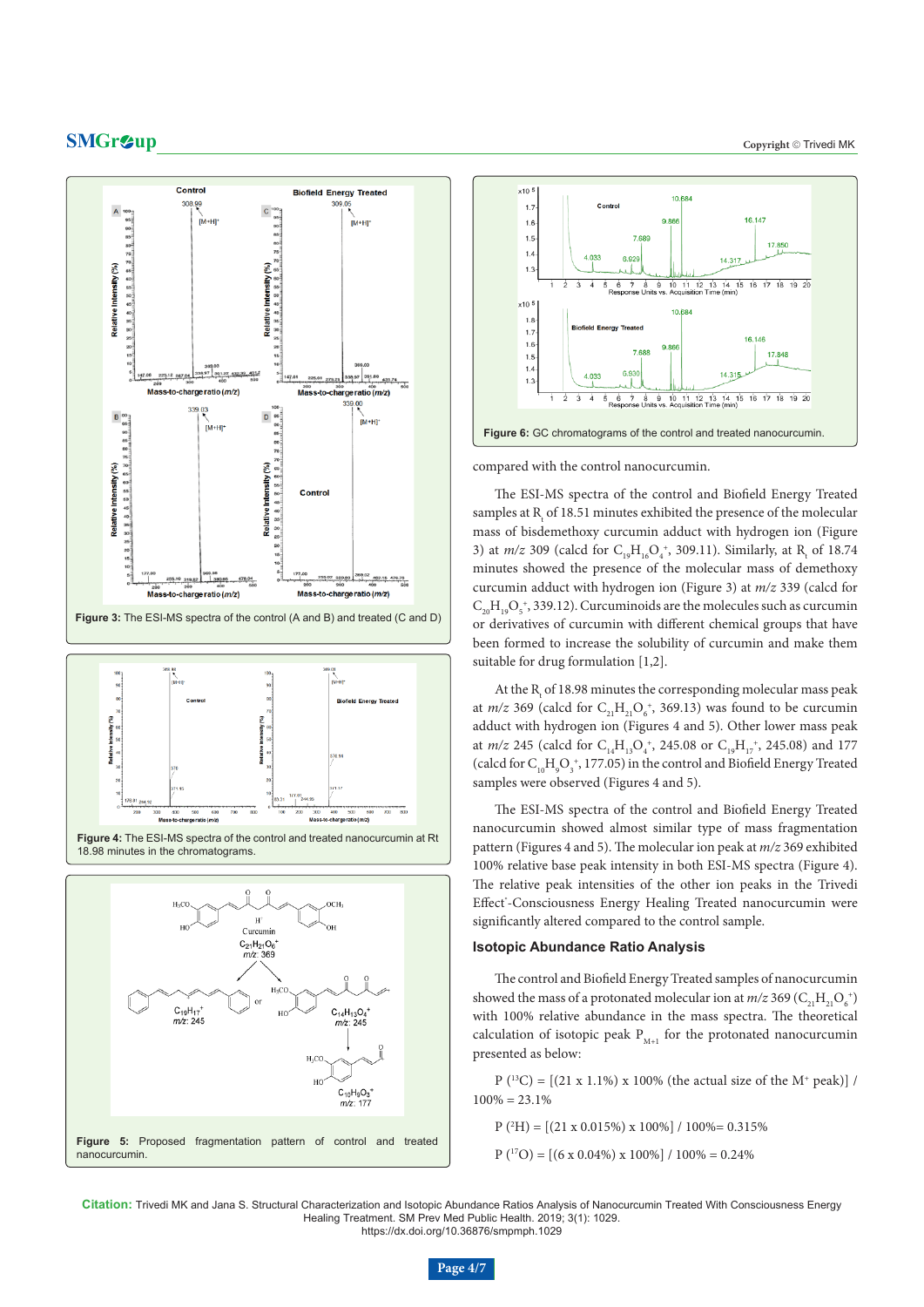

 $P_{M+1}$  i. e.<sup>13</sup>C, <sup>2</sup>H, and <sup>17</sup>O contributions from  $C_{21}H_{21}O_6^*$  to *m/z* 370  $= 23.66\%$ 

Similarly, the theoretical calculation of isotopic peak  $P_{M+2}$  for the protonated nanocurcumin presented as below:

 $P({}^{18}O) = [(6 \times 0.20\%) \times 100\%]/100\% = 1.2\%$ 

 $P_{M+2}$  of <sup>18</sup>O contribution from  $C_{21}H_{21}O_6^*$  to  $m/z$  371 = 1.2%

The calculated isotopic abundance of  $\rm P_{\scriptscriptstyle M+1}$  value 23.66% was closer to the observed value (19.95%), but the calculated  $P_{M+2}$  value 1.2% was lower to the observed value (6.41%) (Table 1). Thus, the probability of  $A + 1$  and  $A + 2$  elements having an isotope with one and two mass unit heavier, respectively than the most abundant isotope (i.e., <sup>13</sup>C, <sup>2</sup>H, <sup>17</sup>O, and <sup>18</sup>O) contributions to the mass of the isotopic molecular ion [M+1]+ and[M+2]+. 2 H did not contribute much any isotopic *m/z*  ratios because of its less natural abundance compared to the natural abundances of C and O isotopes [38,40]. From the calculations, it is confirmed that  $^{13}C$ ,  $^{17}O$ , and  $^{18}O$  have the major contributions from nanocurcumin to the isotopic mass peak at *m/z* 370 and 371. Therefore,  $P_M$ ,  $P_{M+1}$ , and  $P_{M+2}$  of the nanocurcumin at *m/z* 369, 370, and 371 of the control and Biofield Energy Treated nanocurcumin were obtained from the experimental relative abundance of  $[M^+]$ ,  $[(M+1)^+]$ , and  $[M+2]^+$  peaks, respectively in the mass spectra (Table 1).

The isotopic abundance ratio of  $P_{M+1}/P_{M}$  (<sup>2</sup>H/<sup>1</sup>H or <sup>13</sup>C/<sup>12</sup>C or <sup>17</sup>O/<sup>16</sup>O) in the Trivedi Effect<sup>\*</sup>-Consciousness Energy Healing Treated nanocurcumin was significantly increased by 76.54% compared to the control sample (Table 1). Thus, the 13C, 2 H, and 17O contributions from  $C_{21}H_{21}O_6^*$  to  $m/z$  370 in the Biofield Energy Treated sample was significantly increased compared to the control sample. On the contrary, the isotopic abundance ratio of  $P_{M+2}/P_M$  (<sup>18</sup>O/<sup>16</sup>O) in the Biofield Energy Treated nanocurcumin was significantly decreased by 28.39% compared to the control sample (Table 1). Therefore, the 18O contribution from  $C_{21}H_{21}O_6^*$  to  $m/z$  371 in the Biofield Energy Treated nanocurcumin was significantly decreased compared with the control sample. Alteration in the number of neutrons in the molecule leads



**Figure 8:** The 1H NMR spectra of the control and treated nanocurcumin.



to the increased or decreased isotopic abundance of the compounds. Thus, it can be assumed that due to the possible mediation of neutrinos oscillation, the atomic mass and the atomic charge alter. Therefore, it is expected that the Trivedi Effect<sup>\*</sup>-Consciousness Energy Healing Treatment might provide the necessary energy for the neutrino oscillations leads to the modification of the fundamental physicochemical properties of a compound [17,32,33]. The change in the kinetic isotope effects leads to the alteration in the isotopic abundance ratio of the atoms/molecules, which is very useful to study the reaction mechanism, understand the enzymatic transition state, and enzyme mechanism that is supportive for designing effective and specific inhibitors [32,33,35]. The treated nanocurcumin with altered isotopic abundance ratio ( $P_{M+1}/P_{M}$  and  $P_{M+2}/P_{M}$ ) might be advantageous for the better nutraceutical/pharmaceutical formulations.

# **Gas Chromatography-Mass Spectrometry (GC-MS) Analysis**

The chromatograms of both the control and Biofield Energy

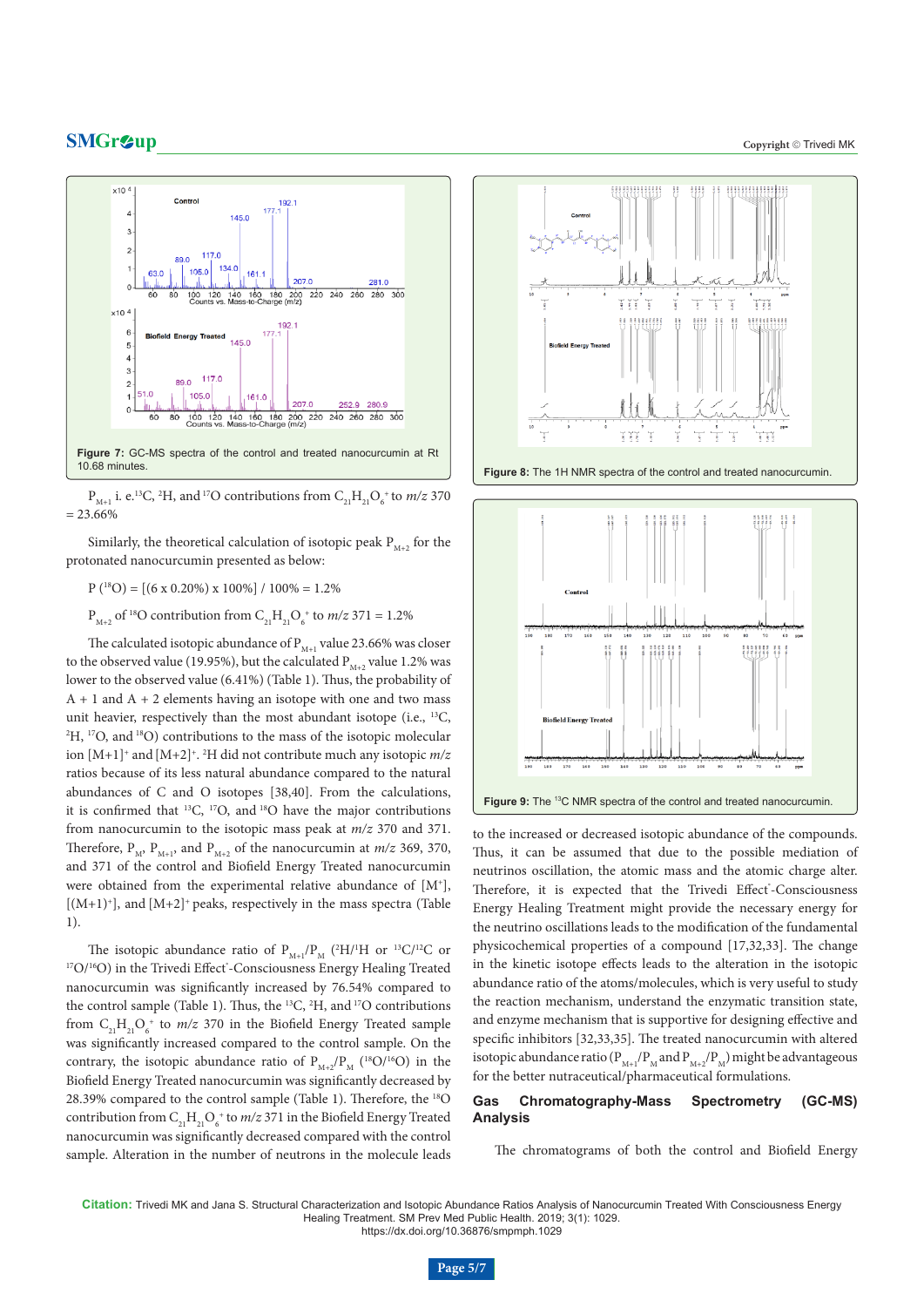Treated nanocurcumin showed several peaks (Figure 6) with very close retention time indicated that the polarity of the Biofield Energy Treated sample remained same compared with the control nanocurcumin. The mass spectra of both the control and Biofield Energy Treated samples (Figure 7) showed that *m/z* 177 (calcd for  $C_{10}H_{9}O_{3}^{*}$ , 177.05) and 192 (calcd for  $C_{11}H_{12}O_{3}^{*}$ , 192.08) are fragments of nanocurcumin, at  $\mathrm{R}_{\mathrm{t}}$  10.68 minutes. The peak area% and mass peak intensities in the chromatograms and mass spectra, respectively of the Biofield Energy Treated nanocurcumin was significantly altered compared to the control sample (Table 2).

The chromatographic peak area% of the control and Biofield Treated nanocurcumin was 18.83 and 24.76, respectively (Table 2) at  $R_{\rm t}$  10.68 minutes. Therefore, the change in the peak area% was significantly increased by 31.49% in the Biofield Energy Treated nanocurcumin compared to the control sample. This indicated that the relative concentration of the nanocurcumin significantly increased compared to the control sample. The Trivedi Effect<sup>\*</sup>-Consciousness Energy Healing Treatment might have influenced the physicochemical properties of nanocurcumin leads to an increase in the solubility and concentration in the solution. Increase in the solubility and concentration may improve the bioavailability of the nanocurcumin with desired (anticipated) pharmacological response [41].

The mass peak intensities of some major fragmented mass peaks were significantly altered (Table 2) at *m/z* 177 and 192. The mass peak intensity of the Biofield Energy Treated sample at *m/z* 177 (calcd for  $\rm C_{10}H_{9}O_3^+$ , 177.05) was significantly increased by 37.60% compared to the control sample. Similarly, the mass peak intensity of the Biofield Energy Treated sample at  $m/z$  192 (calcd for  $C_{11}H_{12}O_3^{*+}$ , 192.08) was significantly increased by 42.84% compared to the control sample. The mass peak intensities were significantly increased may be due to the impact of the Trivedi Effect\*-Consciousness Energy Healing Treatment. The Trivedi Effect<sup>\*</sup> is a scientifically proved phenomena which have the remarkable potential to alter the isotopic abundance ratios of various compounds might be through the possible mediation of neutrinos [17,32,33].

# **Nuclear Magnetic Resonance (NMR) Spectroscopy Analysis**

The <sup>1</sup>H and <sup>13</sup>C NMR spectra are shown in Figure 8 and 9, respectively for the control and Biofield Energy Treated nanocurcumin. The 1 H and 13C NMR analyzed spectral data of both the control and Biofield Energy Treated nanocurcumin are presented in Table 3. The 1 H NMR spectra of the control and Biofield Energy Treated samples (Figure 8) indicated that signals for the protons coupling of  $CH<sub>2</sub>$ , CH, OH, and OCH<sub>3</sub> protons of nanocurcumin were in the range of  $\delta$ 3.84 to 9.64 ppm (Table 3), which were very close to each other. The experimental results were closely matched to the reported literature [42-44]. Similarly, the carbon signals for  $CH_2, CH, COH, OCH_3$ , and CO groups in the 13C NMR spectrum (Figure 9) of the Biofield Energy Treated sample were almost same compared to the control sample of nanocurcumin (Table 3). The <sup>1</sup>H and <sup>13</sup>C NMR results indicated that there was no structural modification of the Biofield Energy Treated nanocurcumin compared to the control sample.

# **Conclusions**

The Trivedi Effect'-Consciousness Energy Healing Treatment has shown the significant impact on nanocurcumin. The LC-ESI-MS analysis of both the control and Biofield Energy Treated nanocurcumin exhibited the protonated molecular ion mass at  $m/z$  369 at  $R_{t}$  18.98 minutes along with similar fragmentation pattern. However, the relative peak intensities of the fragmented ion peaks of the Biofield Energy Treated nanocurcumin were significantly altered compared to the control sample. The isotopic abundance ratio of  $P_{M+1}/P_{M}$  (<sup>2</sup>H/<sup>1</sup>H or <sup>13</sup>C/<sup>12</sup>C or <sup>17</sup>O/<sup>16</sup>O) was significantly increased by 76.54% in the Biofield Energy Treated nanocurcumin compared to the control sample. Therefore, the 13C, <sup>2</sup>H, and <sup>17</sup>O contributions from  $C_{21}H_{21}O_6^*$  to *m/z* 370 in the Biofield Energy Treated sample was significantly increased compared to the control sample. On the contrary, the isotopic abundance ratio of  $P_{M+2}$ /  $P_M$  (<sup>18</sup>O/<sup>16</sup>O) in the Biofield Energy Treated sample was significantly decreased by 28.39% compared to the control sample. Therefore, the <sup>18</sup>O contribution from  $C_{21}H_{21}O_6^*$  to *m/z* 371 in the Biofield Energy Treated nanocurcumin was significantly decreased compared with the control sample. The GC-MS analysis showed that the chromatographic peak area% was significantly increased by 31.49% in the Biofield Energy Treated nanocurcumin compared to the control sample at R<sub>t</sub> 10.68 minutes. The fragmented mass peak intensity of the Biofield Energy Treated sample at  $m/z$  177 ( $C_{10}H_{9}O_{3}^{+}$ ) and 192 ( $C_{11}H_{12}O_{3}^{+}$ ) were significantly increased by 37.60% and 42.84%, respectively compared to the control sample. From the results, it is concluded that the Trivedi Effect'-Consciousness Energy Healing Treatment might provide the necessary energy for the neutrino oscillations in nanocurcumin leads to the improvement of the therapeutic profile. The Trivedi Effect'-Consciousness Energy Healing Treatment could be an economical approach in the design of better nutraceutical and pharmaceutical formulations. Thus, the treated nanocurcumin with altered isotopic abundance ratio and improved solubility profile could provide better therapeutic response against inflammation, cancer, rheumatism, hypoglycemia, microbial infections, the hepato- and nephro-damage, myocardial infarction, thrombosis suppression, hypoglycemic condition, etc.

### **Acknowledgements**

The authors are grateful to GVK Biosciences Pvt. Ltd., Trivedi Science, Trivedi Global, Inc., and Trivedi Master Wellness for their assistance and support during this work.

### **References**

- 1. Anand P, Kunnumakkara AB, Newman RA, Aggarwal BB. Bioavailability of curcumin: Problems and promises. Mol Pharmaceutics. 2007; 4: 807-818.
- 2. Ravichandran R. Pharmacokinetic Study of Nanoparticulate Curcumin: Oral Formulation for Enhanced Bioavailability. J Biomaterials Nanobiotechnology. 2013; 4: 291-299.
- 3. Itokawa H, Shi Q, Akiyama T, Morris-Natschke SL, Lee KH. Recent advances in the investigation of curcuminoids. Chinese Medicine. 2008; 3:11.